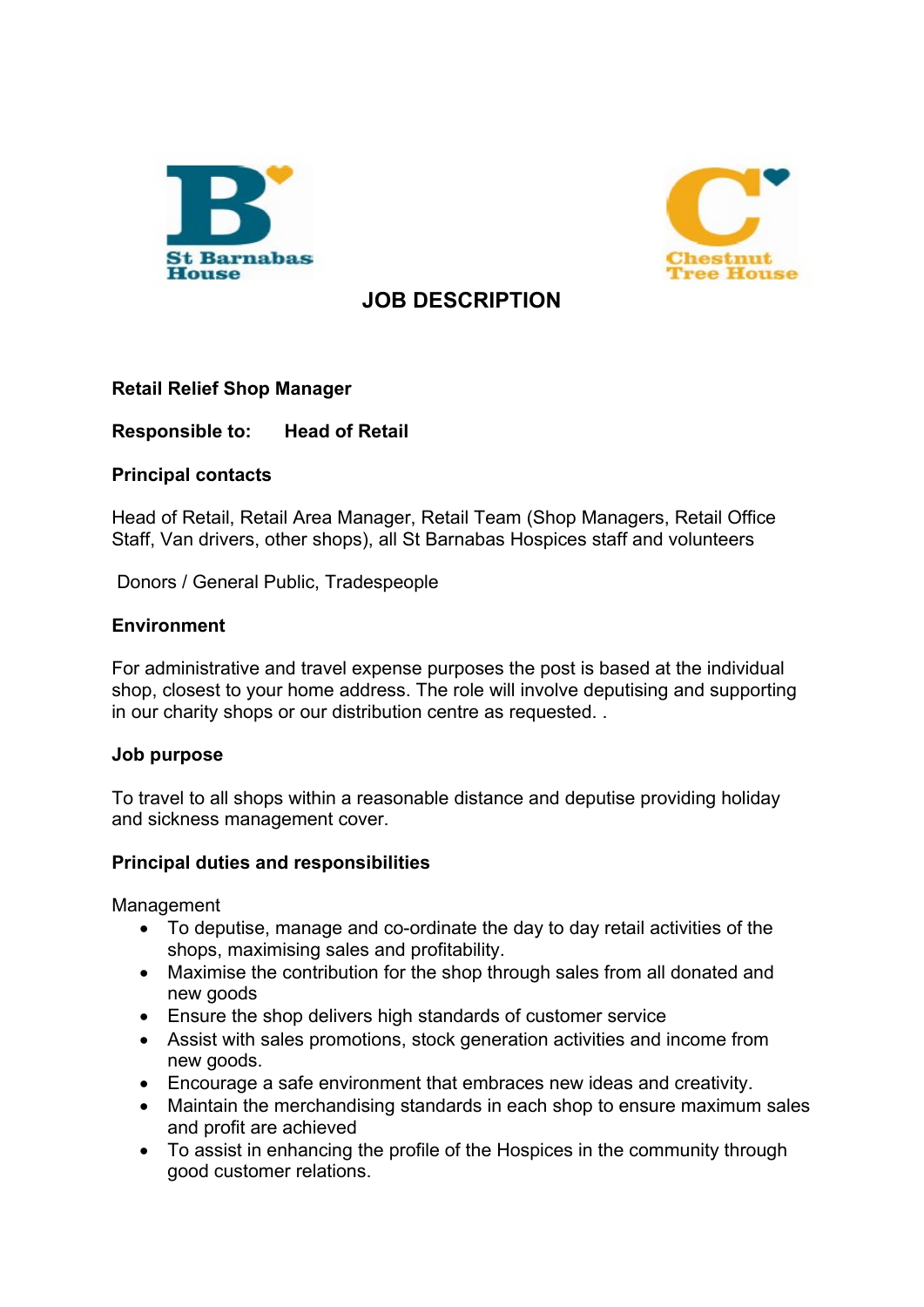Staff Management

- Supervise the work of volunteers and co-ordinate the volunteers' work
- Maintain good team morale and care of the volunteers

Shop Operations

- Ensure the shop operates in line with retail policies and procedures
- Manage expenses, banking and cash reconciliation as required
- Help in the unpacking, sorting, cleaning and preparation of stock, erecting and dismantling furniture when needed

Site Management

• Monitor building structures and appliances to ensure the safety of customers and staff.

Legislative Compliance

• Ensure that all statutory regulations are met with regard to Health and Safety, Trading standards, and relevant legislation.

## **Person Specification**

## **Qualifications / Experience**

A full, clean driving licence and access to own transport is essential for this post.

Good standard of general education to GCSE level or equivalent and/or qualified by experience

Personal grief resolved sufficiently to perform and cope in an environment that has potential exposure to bereavement concerns

## **Essential Skills**

- Good interpersonal skills with ability to motivate and influence individuals and teams
- Able to interact and collaborate effectively to support colleagues and other departments
- Good written and verbal communications skills with the ability to give written and verbal instructions effectively
- Able to communicate confidently with a wide range of people and with sensitivity
- Able to assess situations and defuse conflict situations positively
- A team player with the ability to work on own initiative
- Able to respond positively to changing demands
- Able to deliver on deadlines, maintaining accuracy and attention to detail
- Good organisational skills with the ability to manage tasks simultaneously
- Numerate with cash handling and reconciliation aptitude
- Sales and customer service orientated